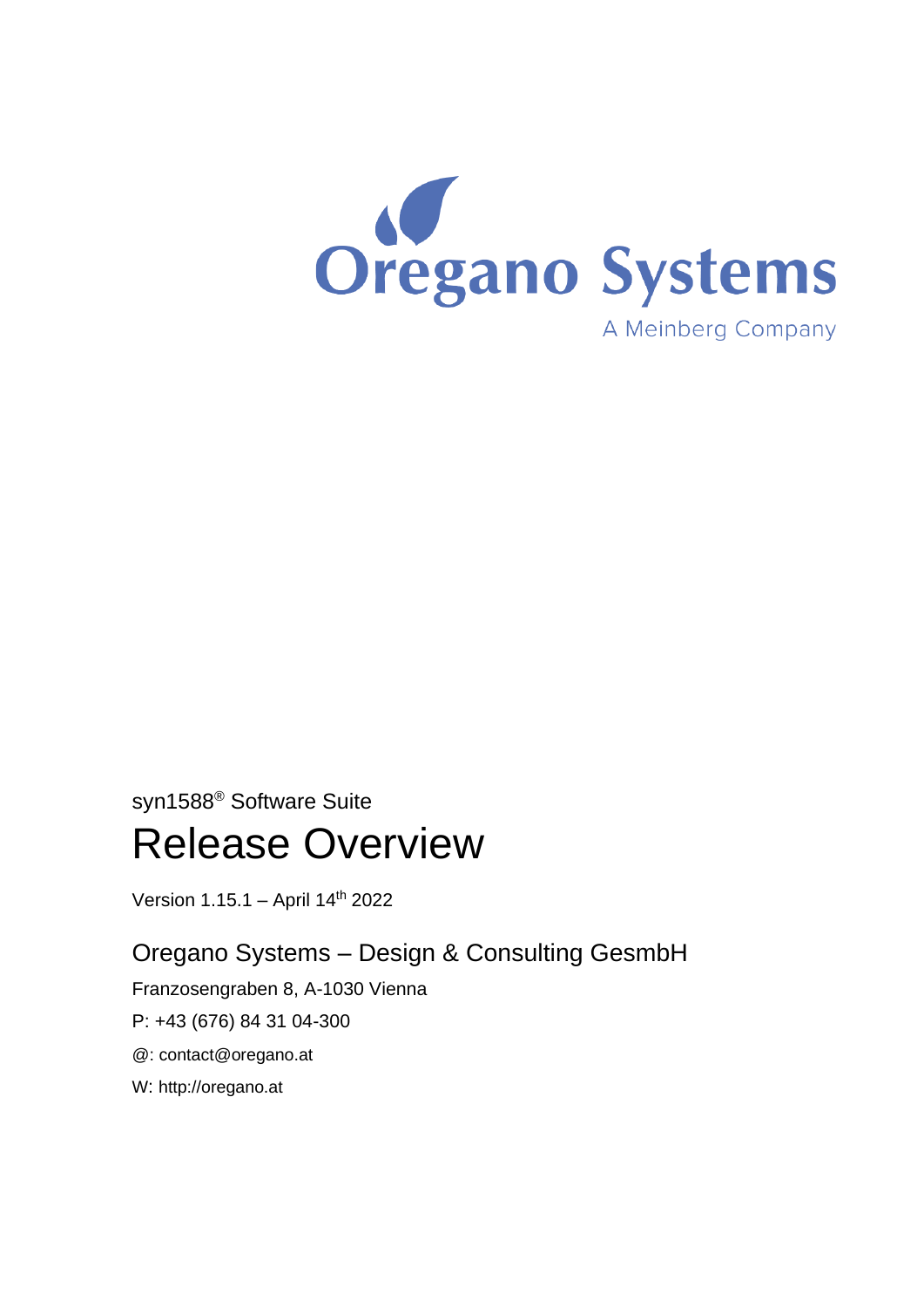

#### 1 Legals

#### Copyright © 2022 Oregano Systems – Design & Consulting GesmbH

#### ALL RIGHTS RESERVED.

Oregano Systems does not assume any liability arising out of the application or use of any product described or shown herein nor does it convey any license under its patents, copyrights, or any rights of others.

Licenses or any other rights such as, but not limited to, patents, utility models, trademarks or tradenames, are neither granted nor conveyed by this document, nor does this document constitute any obligation of the disclosing party to grant or convey such rights to the receiving party.

Oregano Systems reserves the right to make changes, at any time without notice, in order to improve reliability, function or design. Oregano Systems will not assume responsibility for the use of any circuitry described herein.

All trademarks used in this document are the property of their respective owners.

### 2 Contents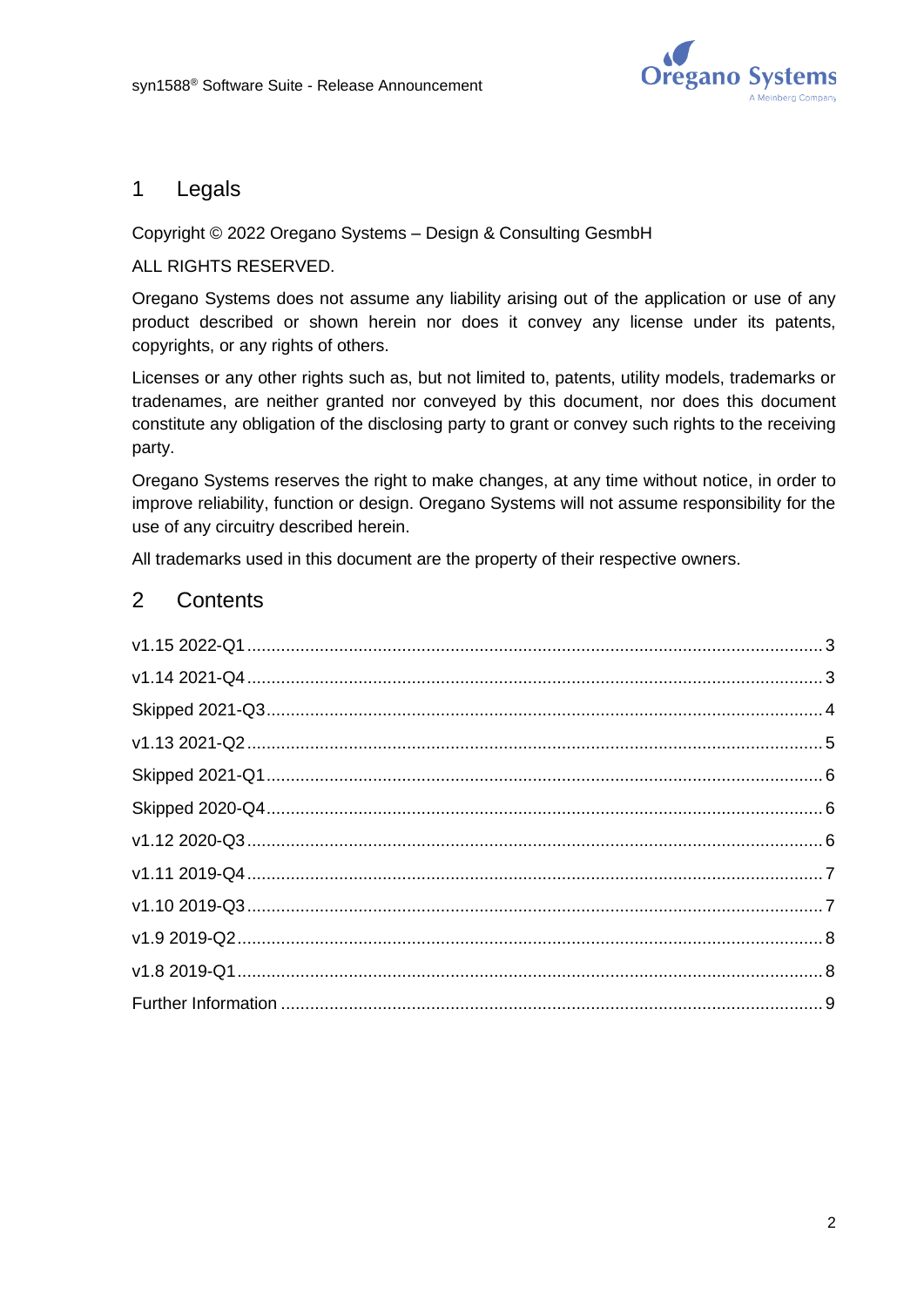

# <span id="page-2-0"></span>v1.15 2022-Q1

# **Overview**

This release focuses mainly on the finalization of the new log system, internal improvements to the syn1588® Software Suite source code and new driver support for Windows.

# New Logger

The PTP logger introduced with the last release restructures the log output verbosity levels and message content. This release finalizes this restructuring, many of the informal messages have been reevaluated and moved to higher verbosity levels (i.e., "debug") to provide a cleaner and still informal output on the less verbose output level "info".

#### Windows driver: Beta version of new NDIS 6.3 driver

To prepare for the new Windows infrastructure for native PTP support, we have been working on an updated windows driver based on NDIS 6.3.

In the long run, this driver will replace the current NDIS 5.x driver for Windows 10 (Server 2016) and newer systems.

For this release we will provide the new driver as beta version for early exploration. Final tests and certification will commence until the next release.

### Linux module: syn1588® technology, PCIe NIC, Dual NIC

The syn1588® Linux module compatibility has been updated and is now available as rpm package for easier installation and maintenance in SUSE based Linux systems

Compatibility for Linux Kernel 5.15 has been added.

# <span id="page-2-1"></span>v1.14 2021-Q4

### **Overview**

This release focuses on the integration of a new log system for the syn1588® Software Suite and further streamlining of the syn1588® PCIe NIC and Dual NIC Linux module for Linux.

#### New Logger

The new PTP logger is a complete re-work of the existing logging class. The new default implementation utilizes the libfmt library v8.0.1 which provides a rich feature-set for formatting log output and is part of the C++ Standard 2020.

With this new logger a connection ("log sink") to common OS loggers has been added. The Event Logger for Windows OS and syslog for Linux OS.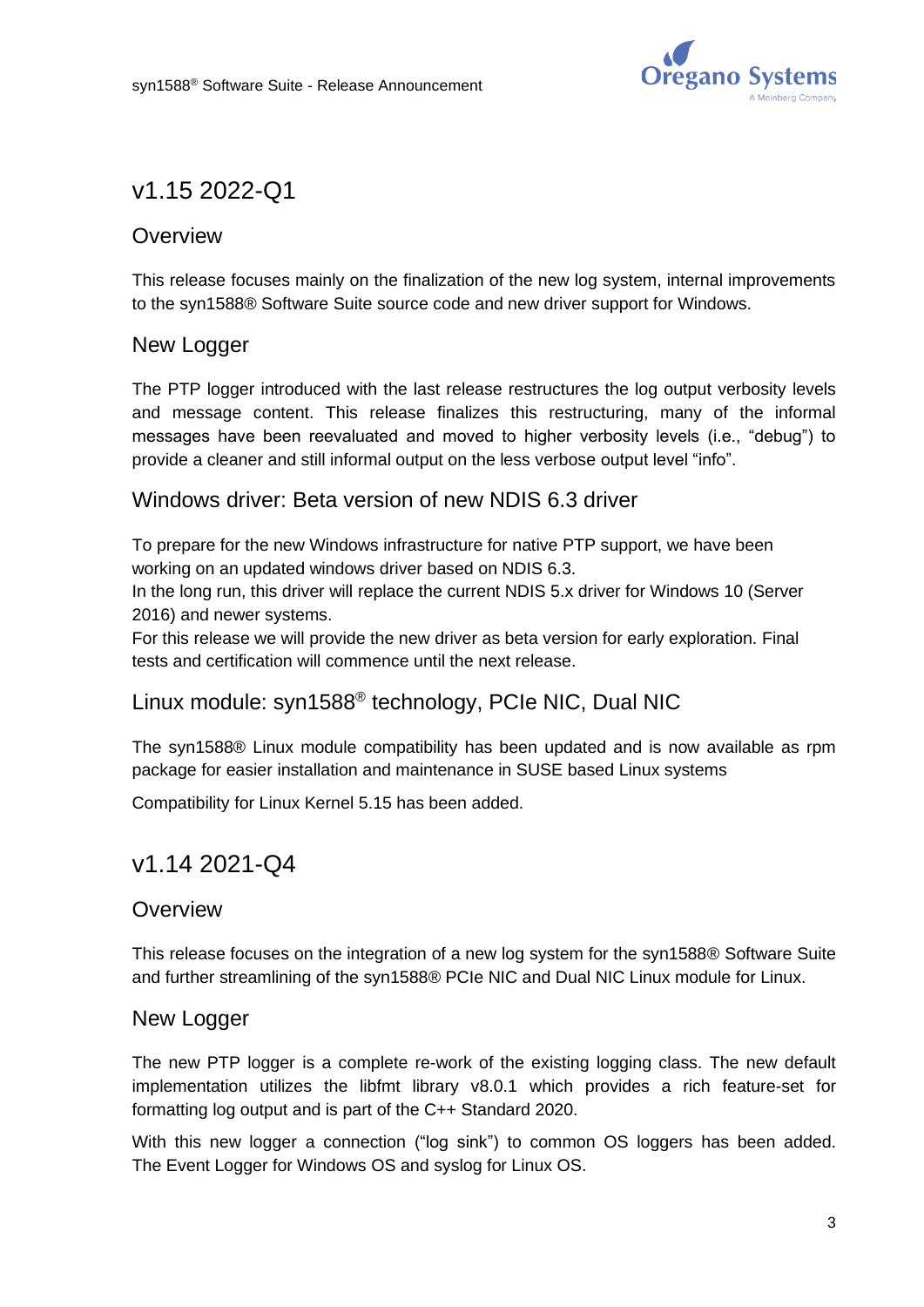

You can find a detailed description in the new document "syn1588 upcoming changes", which also includes a roadmap and migration recommendations for moving from the old to the new logger.

### Linux module: syn1588® technology, PCIe NIC, Dual NIC

The syn1588® technology, which incorporates the syn1588® Software Suite, can also be applied to non-standard systems (SoC FPGAs) that are Linux based. The Linux module has been generalized to better support devices utilizing a device tree (SoC FPGAs).

The Linux module has been generalized to better support devices utilizing a device tree (SoC FPGAs).

This update also adds

- A basic PHC interface to the syn1588® hardware clock, this feature will be extended in future releases
- A module parameter to configure a syn1588® Dual NIC to use a common hardware clock for both interfaces or two independent hardware clocks (default)
- A module parameter to silence the SMA outputs of a syn1588® PCIe Single NIC or Dual NIC

# Redundant Clock Synchronization Update

The syn1588® utility redSync can now utilize a syn1588® PCIe Dual NIC for redundant synchronization to two PTP Leaders. For this support, a kernel module parameter can be used to configure the two Dual NIC interfaces to use a common hardware clock.

#### Quality of life improvements

- The syn1588® Linux module is now available as rpm package for easier installation and maintenance in RedHat and CentOS based Linux systems
- A syn1588® Linux module kernel parameter can be used to silence the SMA outputs at system start
- The syn1588® Software Suite components started as Windows service can now be accessed via the shared memory API from a user application. This is disabled by default. Refer to AN021 for more information.

# <span id="page-3-0"></span>Skipped 2021-Q3

Due to issues found in the internal regression tests, we decided to skip this release window.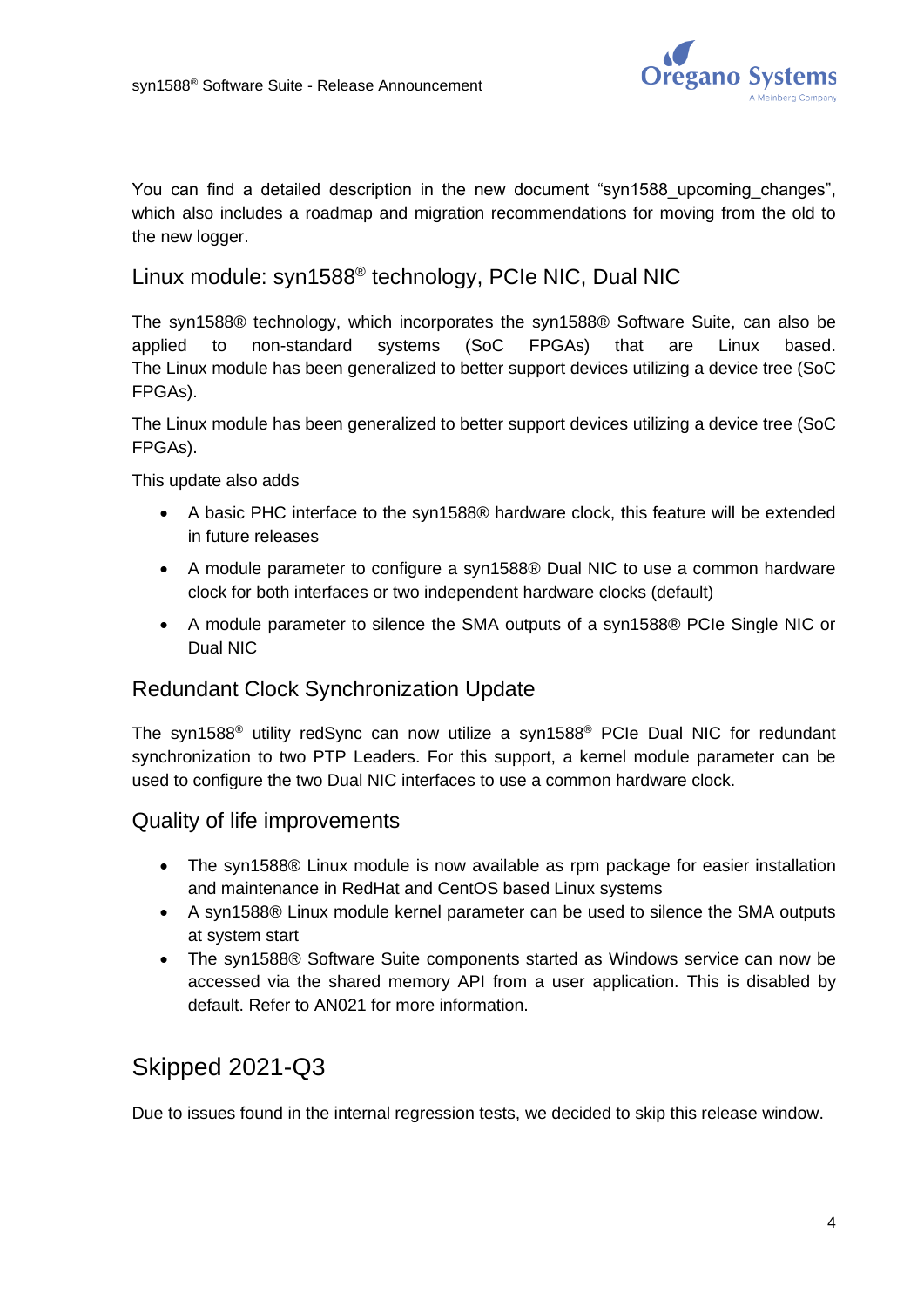

# <span id="page-4-0"></span>v1.13 2021-Q2

# **Overview**

This release focuses on PTP v2.1 and quality of life improvements throughout all components of the syn1588® Software Suite. Especially interesting for source code customers is the new, state-of-the-art build environment based on cMake and the shift to C++ 2011. Especially interesting for Windows and Linux platform integrators are the different installation packages for easier setup and maintenance of the syn1588 Software Suite.

# PTP v2.1

With the release of the new IEEE1588 standard specifying PTP v2.1 we have been busy implementing and extending the support of the syn1588® PTP Stack.

In this release you get access to PTP v2.1 for early exploration. We are currently testing different scenarios and use-cases of PTP v2.1 and PTP v2.0 interoperation and target the next release (Q3 2021) for finalizing PTP v2.1 support.

You can find a detailed list of PTP v2.1 options targeted for future releases in the syn1588<sup>®</sup> Release Roadmap. If you require specific features, please contact us, so we can integrate your request in the roadmap.

# Redundant Clock Synchronization Update

We introduced the syn1588<sup>®</sup> utility redSync with release v1.12.

The current release features an extension to this utility, providing redundant synchronization of the system clock. It operates together with the syn1588® lSync utility and two physical interfaces (either syn1588® PCIe NIC or other IEEE1588 capable interfaces).

#### Quality of life improvements

- The syn1588® Software Suite is now available as Debian package for installation in Linux systems and as package for simpler installation in Windows systems
- The syn1588® PCIe NIC and Dual NIC Linux module is now available as Debian package for easier installation and maintenance in Linux systems
- Updated and added configuration files for all supported PTP profiles

#### New features

- syn1588® utilities and PTP Stack can now select the syn1588® hardware by clockID
- Explicit syn1588® hardware time stamper selection, this allows users high-level access to the different timestamping units of the syn1588® technology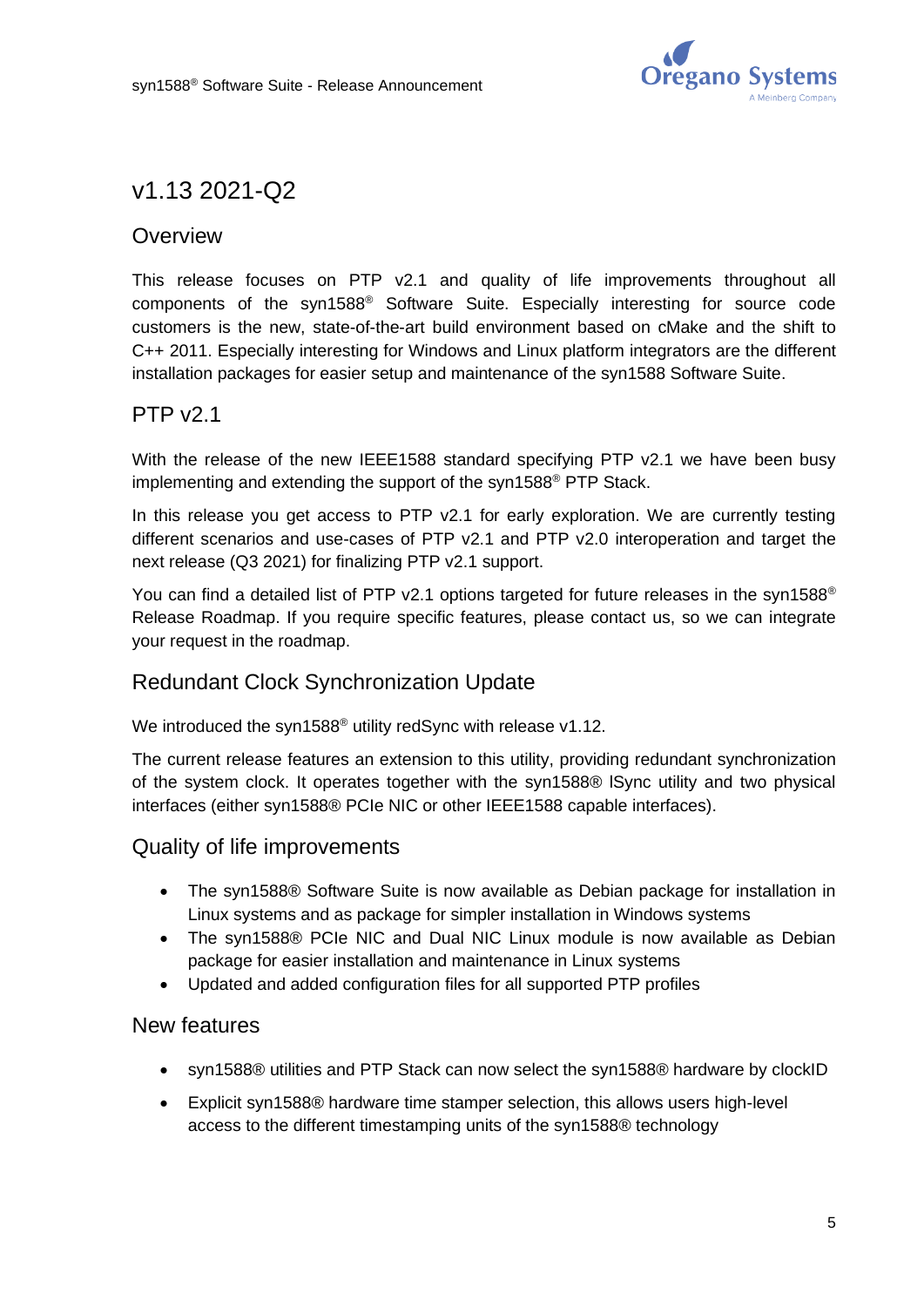

#### For current and future source code customers

#### cMake build environment

The switch from the old, proprietary build environment to industry standard cMake will allow faster and friction less integration of the syn1588® software suite into existing and new projects and improve the syn1588® software suite release cycle.

#### C++ 2011 language standard

C++ 2011 support has been available for almost 8 years for both GCC (4.8.1) and Visual Studio (2013), Hence, we are incrementally adding C++ 2011 language features in our rework of the syn1588® software suite libraries.

# <span id="page-5-0"></span>Skipped 2021-Q1

Due to big changes to the internal structure of the syn1588 code base and build environment, we decided to skip this release.

<span id="page-5-1"></span>You will find these and other improvements in the release scheduled for 2021-Q2.

# Skipped 2020-Q4

Due to big changes to the internal structure of the syn1588 code base and build environment, we decided to skip this release.

<span id="page-5-2"></span>You will find these and other improvements in the release scheduled for 2021-Q2.

# v1.12 2020-Q3

#### **Overview**

This release focuses on redundant PTP clock synchronization and introduces the redSync utility for this mode. In addition, a new Linux driver for the syn1588® PCIe NIC is introduced which is compatible with the current syn1588<sup>®</sup> PCIe NICs as well as the brand new syn1588<sup>®</sup> Dual NIC.

#### redSync utility

This new utility allows the user to run two syn1588® PTP stack instances in parallel. Each synchronizing with a different PTP Master over a common syn1588<sup>®</sup> PCIe NIC interface. This utility can be configured to use the first syn1588® PTP stack that is in-sync with its PTP Master or to compare both syn1588® PTP Stacks (and their Masters) via the PTP BMCA and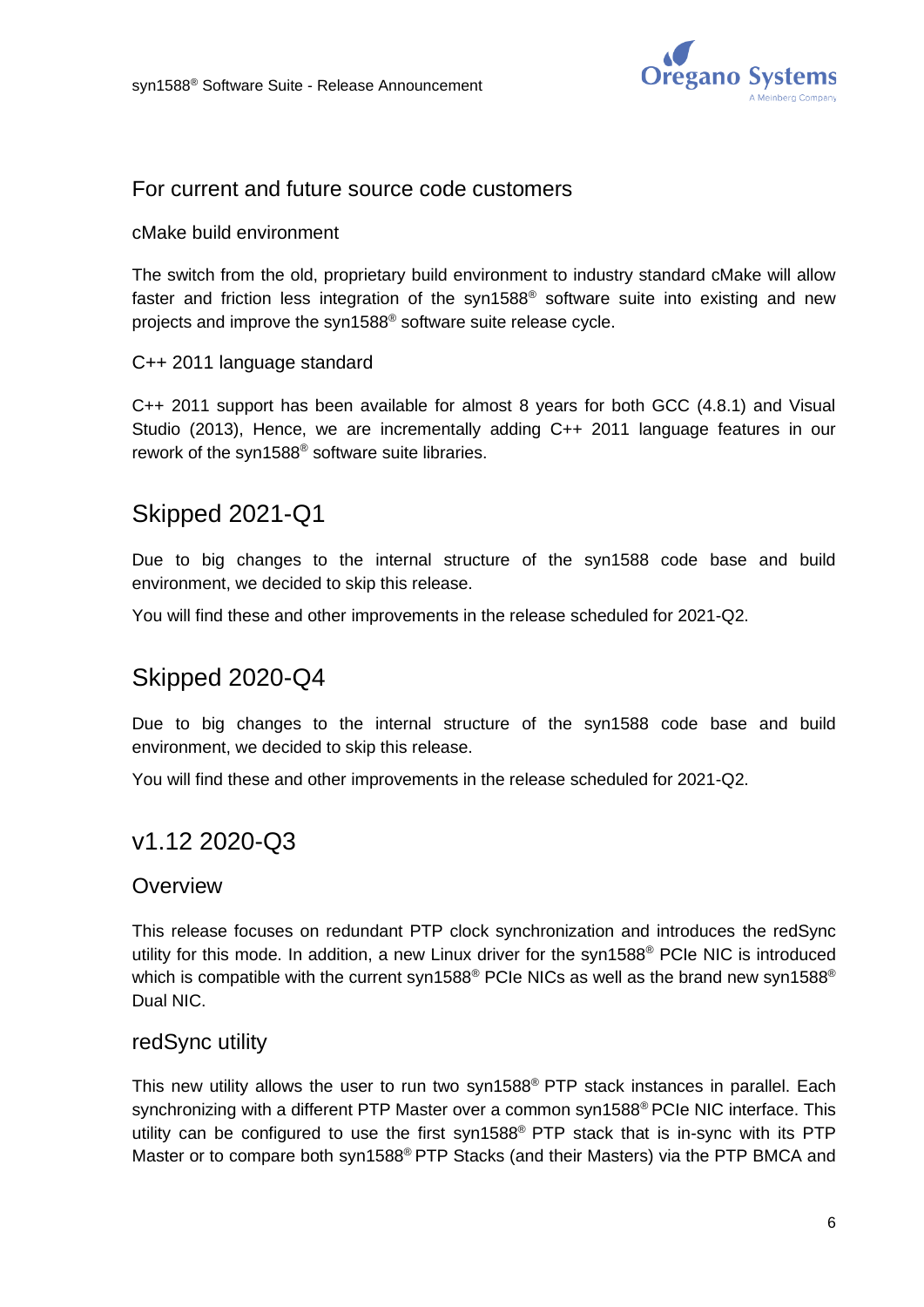

select the better PTP Master. The utility will monitor both syn1588<sup>®</sup> PTP stacks during operation. It will seamlessly switch to the backup syn1588<sup>®</sup> PTP Stack when the primary syn1588<sup>®</sup> PTP Stack connection or the quality of its PTP Master degrades.

Take a look at the syn1588<sup>®</sup> User Guide for a detailed overview of the redSync utility and its recommended application or contact Oregano Systems [\(contact@oregano.at](mailto:contact@oregano.at?subject=syn1588%20Release%20Roadmap) or [sales@oregano.at\)](mailto:sales@oregano.at?subject=syn1588%20Release%20Roadmap) for more details.

#### syn1588 PCIe NIC driver for Linux

We introduce the new syn1588<sup>®</sup> PCIe NIC driver for Linux which provides the usual support for the syn1588<sup>®</sup> PCIe NIC. In addition, this driver supports the brand new syn1588<sup>®</sup> Dual NIC, i.e., one will be able to use both ports of the syn1588® Dual NIC like the well-known syn1588<sup>®</sup> PCIe NIC. This will allow you a seamless integration of the syn1588<sup>®</sup> Dual NIC in your current applications. Upcoming releases will incrementally introduce advanced features of the syn1588<sup>®</sup> Dual NIC. This driver directly replaces the current syn1588<sup>®</sup> PCIe NIC driver.

# <span id="page-6-0"></span>v1.11 2019-Q4

#### **Overview**

This release focuses on documentation of the user APIs. In addition, preparations for redundant clock synchronization have been added to the software suite. This involves

- access to a second timestamping unit on the same interface of a syn1588<sup>®</sup> PCIe NIC device
- enabling/disabling control of the clock for a PTP Stack

# <span id="page-6-1"></span>v1.10 2019-Q3

#### **Overview**

This release focuses on 32-Bit and 64-Bit system compatibility. It further includes improvements to the PTP Security implementation and various bugfixes and smaller improvements.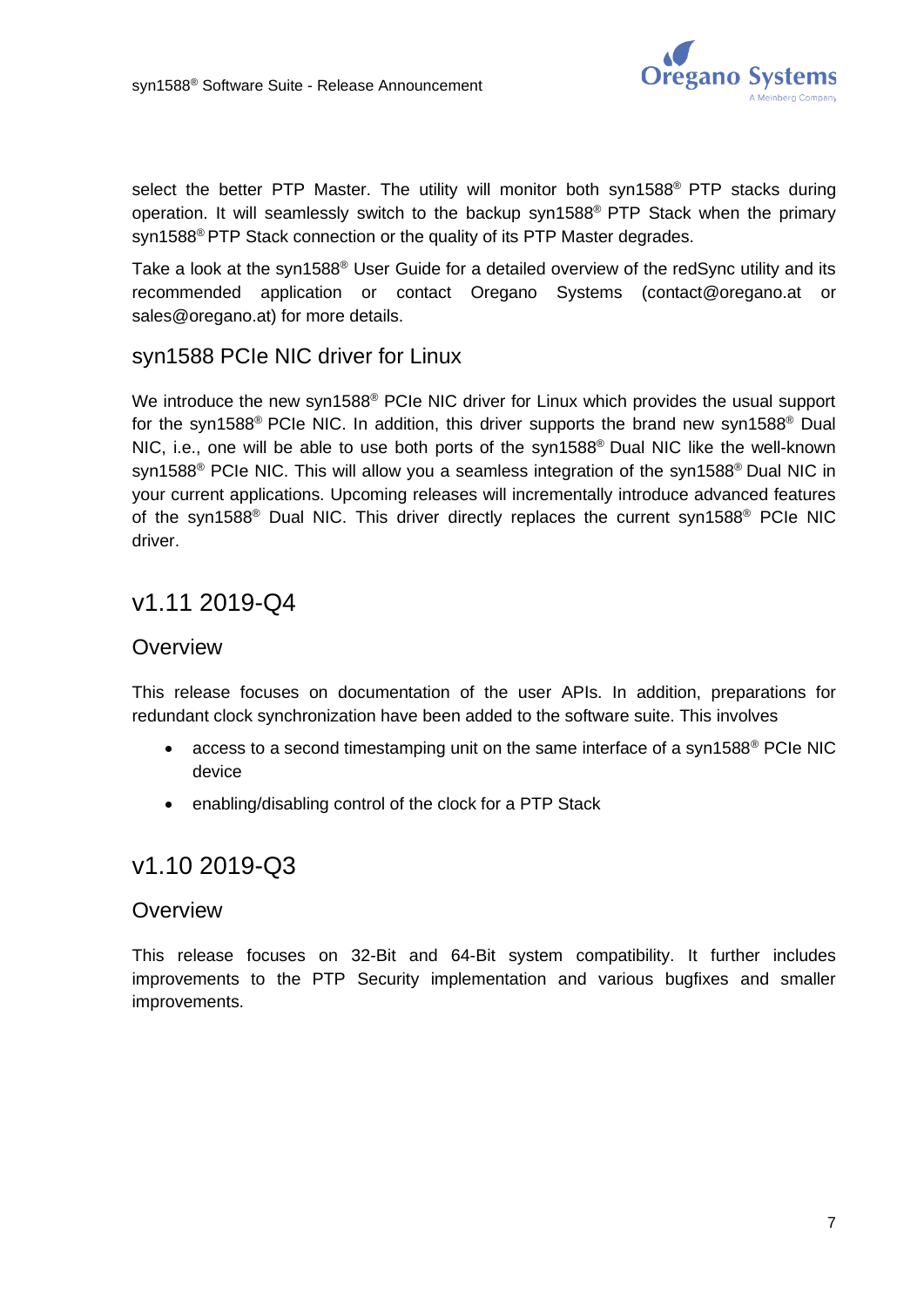

# <span id="page-7-0"></span>v1.9 2019-Q2

# **Overview**

The 2019 v1.9 Release of the syn1588® software suite is mostly concerned with increasing the performance and the improvement of our documentation. The new feature introduced with this release is an implementation of the PTP v2.1 Security protocol, which is described below.

# PTPv2.1 Security

The first feature from the upcoming PTP Version 2.1 implements the PTP Security protocol as specified in IEEE1588-2018. The PTP Security protocol provides an effective way to secure PTP traffic from Man-In-The-Middle attacks, Replay attacks as well as malicious Master spoofing. See the Application Note *an\_security.pdf* for further details.

# <span id="page-7-1"></span>v1.8 2019-Q1

### **Overview**

The most interesting improvement introduced with the Q1-2019 release of the syn1588® Live System is the new feature Dynamic Port Re-configuration, which will be described below. Apart from that, the current release features a couple of minor bugfixes relating to different parts of the syn1588® software, such as the parser, offset compensation, and improvements in the handling of Layer2 mode.

### Dynamic Port Re-configuration

The Precision Time Protocol has introduced the concept of PTP ports. During start-up of the syn1588® PTP Stack a physical port is linked to a PTP port. In previous versions of the syn1588<sup>®</sup> PTP Stack this was done statically. Any changes in the physical port required to stop the syn1588<sup>®</sup> PTP stack and re-invoke it after making the changes for the Ethernet port

Dynamic Port Re-configuration allows to user to modify the Ethernet port (i.e. change the IP Address) or link a different Ethernet port to a specific PTP port) during runtime of the syn1588® PTP Stack. The reconfiguration is done via the Shared Memory API.

For further information on how to use the Dynamic Port Re-configuration feature, please take a look at the example program in the Shared Memory API export.